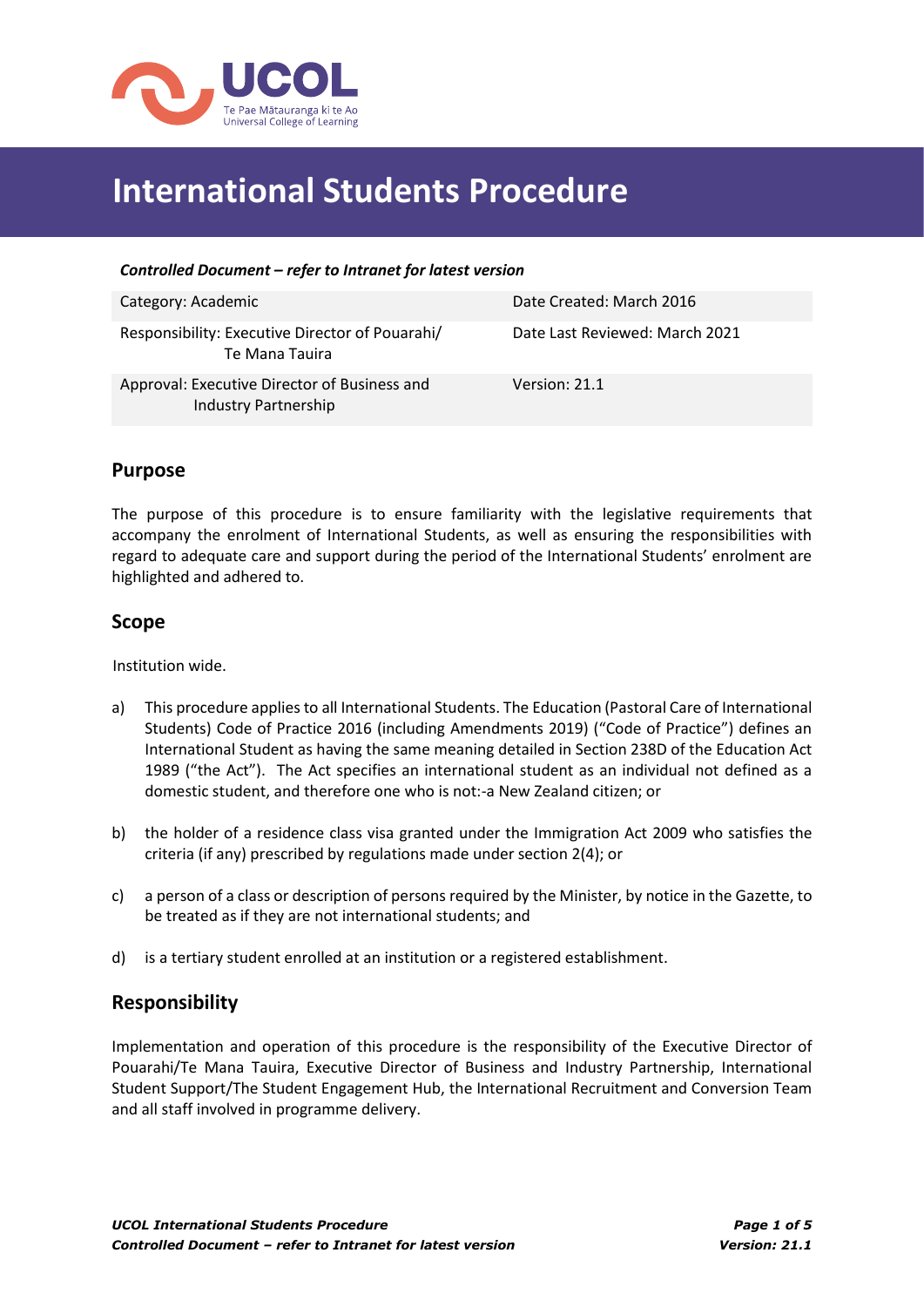# **Procedure Statements**

#### **1. Education (Pastoral Care of International Students) Code of Practice 2016**

As a signatory UCOL is bound by the Education (Pastoral Care of International Students) Code of Practice 2016 (including Amendments 2019) ("Code of Practice").

Information regarding the Code of Practice will be made available to staff.

#### **2. Student Visa**

In accordance with the Immigration Act 2009, UCOL will take necessary precautions to ensure international students are entitled to study in New Zealand. UCOL will ensure each international students has a visa that is valid for their enrolment.

#### **3. Recruitment Agents**

UCOL will manage and monitor the recruitment agents it collaborates with to ensure their integrity, professionalism and accuracy.

UCOL will ensure that due diligence is completed on all recruitment agents before an agreement is signed. UCOL will take appropriate action to address any misconduct that jeopardises the signatory's compliance with the code.

#### **4. Admission & Enrolment**

UCOL's communications, marketing and promotions for international students will provide sufficient and accurate information for prospective students to make informed choices. The marketing and promotional material will be developed in conjunction with students and UCOL's partner recruitment agents, to ensure that the content meets their needs.

International students who do not meet the Entry Qualification requirements of the programme for which they are applying (including English language requirements) will be advised of suitable pathway options.

International students enrolling in programmes where students are required to undergo safety checks (including police vetting) under the Children's Act 2014 will be advised of this requirement. All applicants will be advised of their terms and conditions of enrolment, including refund and withdrawal policy, prior to enrolment. UCOL will ensure that the contract of enrolment is fair and reasonable.

#### **5. Commencement**

UCOL strongly recommends to international students that they arrive in New Zealand at least one week prior to the published commencement date of their chosen programme of study. Students are advised to confirm their arrival dates and times with UCOL, and to make contact with UCOL on their arrival.

Where, due to extenuating circumstances, the student is not able to arrive in New Zealand prior to the published commencement date of their programme of study, they must apply to the Executive Dean of Faculty for permission to start the programme after the commencement date.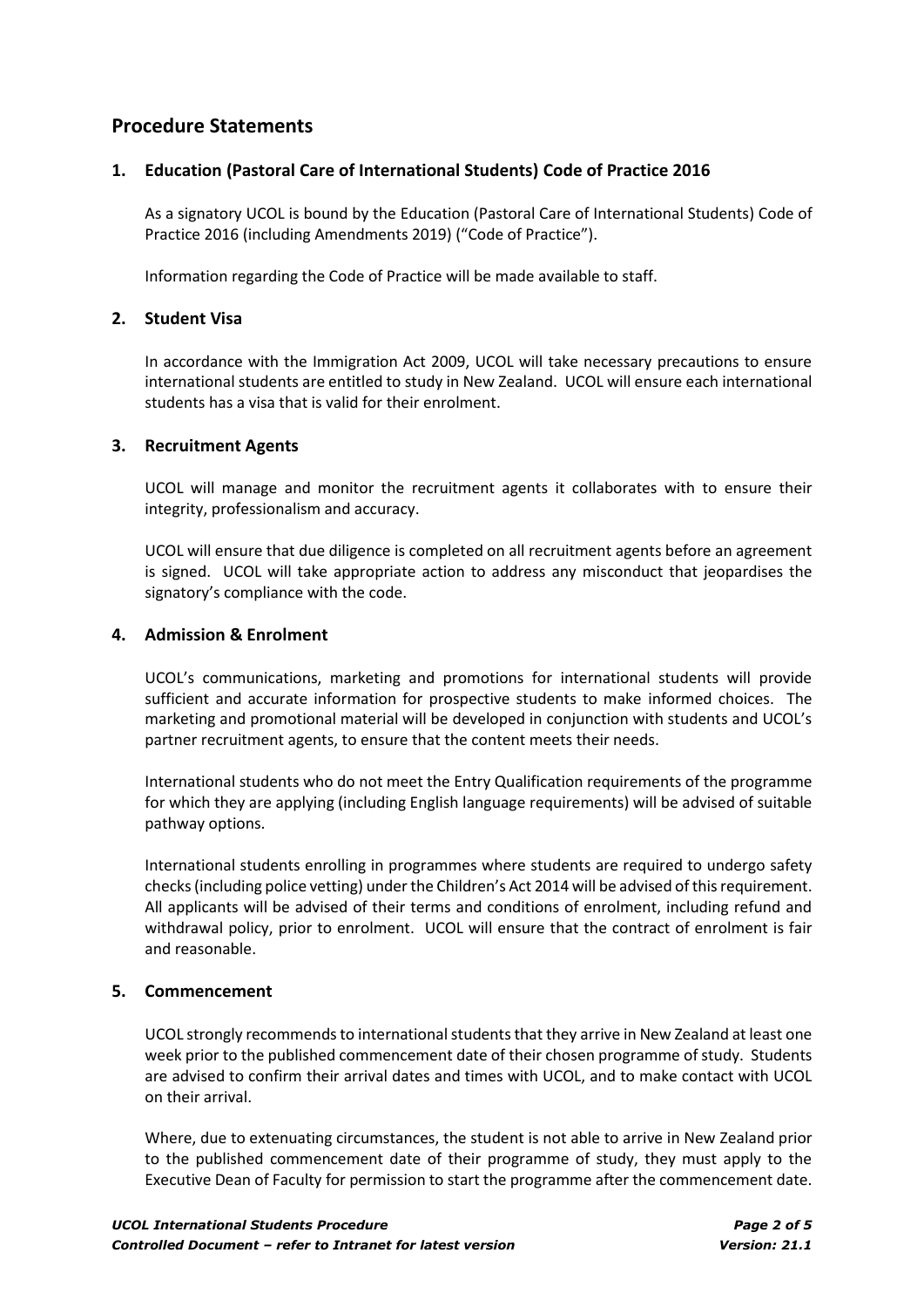The Executive Dean will not approve any request for late commencement of more than two weeks after the published course commencement date.

Any international student that arrives after the published commencement date of their programme without reasonable excuse or without the prior approval of the Executive Dean of Faculty may have their enrolment cancelled, and Immigration New Zealand will be notified.

#### **6. Orientation and Student Support**

Systems for the pastoral care of International Students will assist UCOL to meet the requirements of the Code of Practice. All International Students will be provided with an appropriate orientation and induction programme as well as access to ongoing learning support for the duration of their studies.

#### **7. Insurance**

The Code of Practice requires International students studying in New Zealand to have current medical and travel insurance for the duration of their planned period of study.

The policy must cover, for example, travel to and from New Zealand, medical care in New Zealand, repatriation of the student as a result of serious illness or injury, death of the student, and associated costs.

When their enrolment is confirmed students will automatically be insured with UCOL's preferred provider. Should the student wish to arrange their own insurance cover and cancel the UCOL arranged policy they must provide UCOL with a copy of their insurance certificate, which UCOL will check to ensure it complies with the Code of Practice insurance requirements.

#### **8. Accommodation**

UCOL recognises that it is important to provide International Students with a suitable living environment conducive to study and to assist International Students with integration into the New Zealand lifestyle. It is also important that parents are given some assurance that their child is well cared for and happy in New Zealand.

UCOL will have assessment processes in place for Homestay accommodation organised by UCOL or by a partner of UCOL and will refer students to this type of accommodation in the first instance. The outcome of any assessment will be made available to International Students. UCOL will seek feedback from students on the accommodation.

UCOL will have assessment processes in place for Designated Carer accommodation where parents/guardians of under-18 International Students may choose to have their child housed. The outcome of any assessment will be made available to the student's parents/guardians.

UCOL may provide advice and assistance with regard to other forms of accommodation such as private rental properties or hostels but will make it clear that no assessment of the suitability of the accommodation has been made.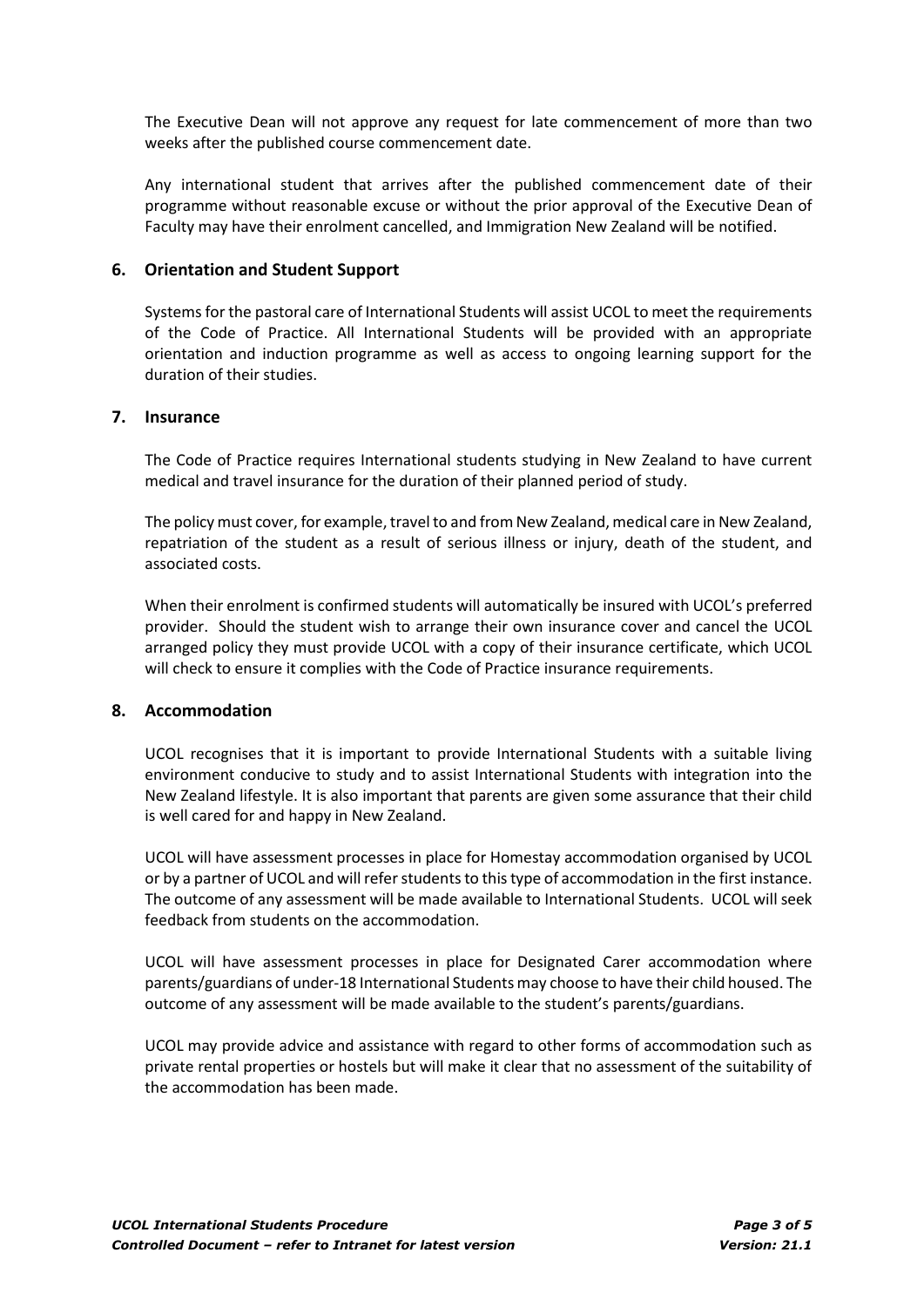#### **9. Attendance and Performance**

UCOL acknowledges that monitoring of attendance and performance assists with ensuring the safety and academic performance of International Students. All staff involved in programme delivery will be required to be aware of, and comply with, UCOL's International Student Attendance and Performance Monitoring Procedure document.

All staff should immediately notify the international student coordinator if they have any concerns regarding the welfare of an international student.

A member of the Student Engagement Hub will contact the student and organise to meet in person to gain an understanding of any issues and support that can be given.

Wherever possible the International Student Coordinator should obtain the student's permission to contact parents/guardians.

If a student fails to respond, or attendance/performance continues to be a problem, UCOL's disciplinary process may be invoked.

#### **10. Disciplinary Actions**

UCOL will ensure that any disciplinary action is taken in accordance with the principles of natural justice. UCOL's academic and non-academic disciplinary processes will be made available to applicants and students.

#### **11. Student Complaints**

International Students' complaints will be addressed under UCOL's Student Complaints Policy and Procedure.

**12.** International students will be informed of the availability of recourse to the code administrator or to the International Student Contract Dispute Resolution Scheme (DRS) or International Education Appeal Authority.

#### **13. Performance Review**

UCOL will undertake an annual review of compliance with the Code of Practice.

## **Relevant Legislation**

- Education Act 1989 and amendments
- Human Rights Act 1993 and amendments
- New Zealand Bill of Rights Act 1990
- Judicature Act 1903
- [Education \(Pastoral Care of International Students\) Code of Practice 2016](http://clicks.aweber.com/y/ct/?l=4N1_16&m=3jRYANSpzsUrbDp&b=00nm8ErosqHcgbXeXmB6rQ)
- [NZQA brochure How to make a complaint](http://www.nzqa.govt.nz/assets/Providers-and-partners/Code-of-Practice/int-students-make-a-complaint.pdf)
- International Student Contract Dispute Resolution Scheme (DRS). International Education Appeal Authority